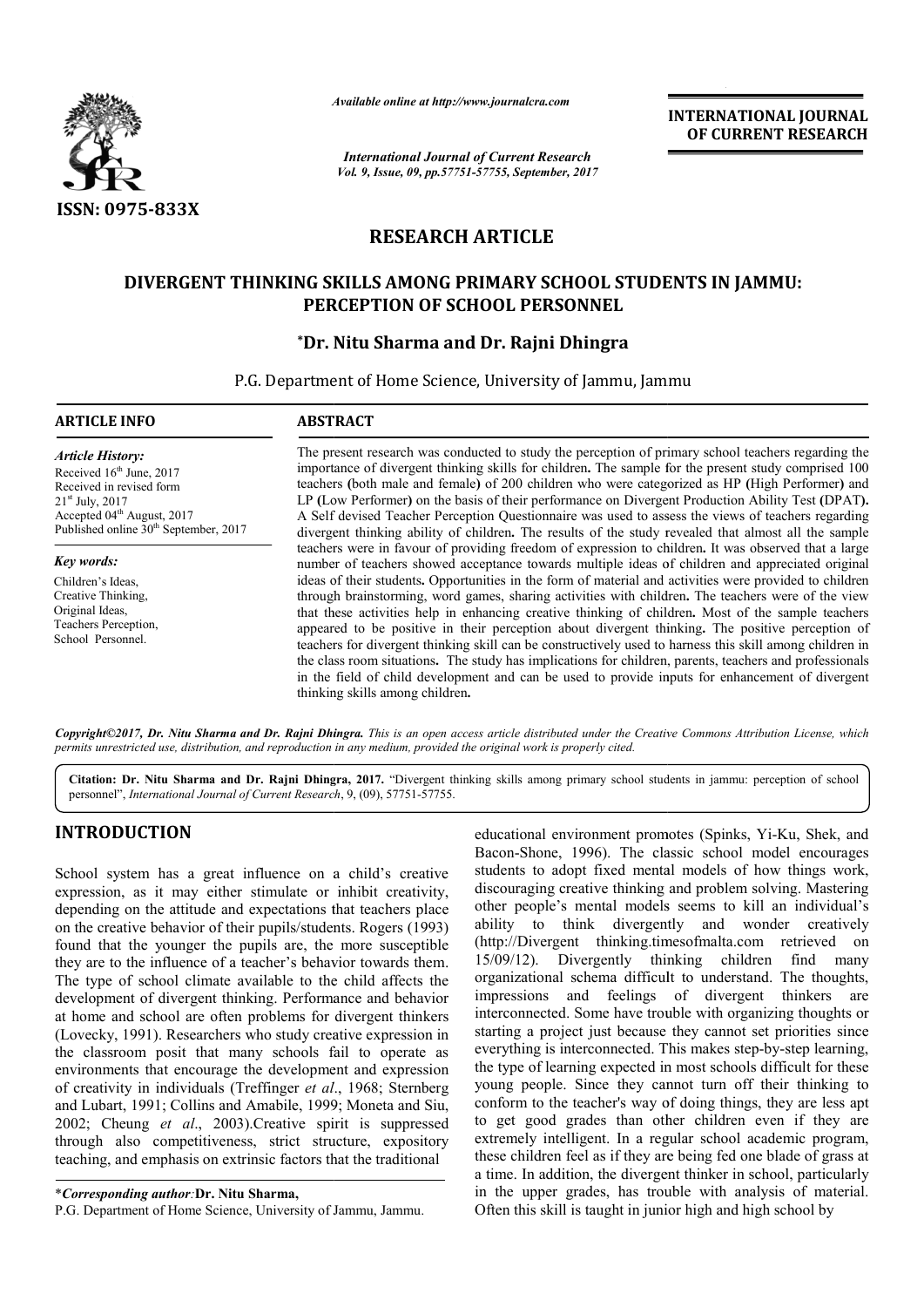having the student read a work and find the parts the teacher thinks are important or that the curriculum guide has selected as valuable (http://www.grcne.com/divergent-thinker.html retrieved on 23/3/13). Cropley (2001) argued that schools cannot simply rely on the traditional teaching practices of relaying information to students because such content will become obsolete in the near future. Rather, Cropley (2001) suggested that teachers need to help students to be flexible, adaptable, and be open and courageous to the unknown. It is, therefore, necessary that teacher should design activities that will allow children to come up with new and original contributions and that will stimulate creative, divergent thinking since the essence of creative teaching resides in permitting each pupil to contribute something personal, valuable and innovative to the learning process.

The above review of literature reveals the crucial role of the teacher educator in development of divergent thinking skills. Although many studies have been conducted in the field of divergent thinking ability but, a study to assess the perception of teachers regarding the importance of divergent thinking ability among children has not been conducted in Jammu District (J&K). In this context, the present research was designed to provide data about teachers' perception related to development of divergent thinking skills among young school going children. The study is being conducted on aspect which has practical implications not only for policy makers, welfare workers but parents, teachers and school children themselves. The present study will help the school administrators in framing educational objectives, teaching strategies and administrative practices for promoting development of divergent thinking skills among children. The study will be helpful to know how much importance and emphasis is being given to develop favourable conditions by teachers for developing divergent thinking ability of students. This research will contribute to theoretical database and will also help in providing insights into the selected research aspect.

#### **Objective of the study**

To study the perception of teachers regarding the importance of divergent thinking skills for children.

#### **RESEARCH METHODOLOGY**

The sample for the present study comprised 100 teachers of 200 Primary school children who were categorized as HP (High Performer) and LP (Low Performer) on the basis of their performance on Divergent Production Ability Test (DPAT). To collect the information from the teachers, the researcher first visited the schools and explained the purpose of the study to the school authorities. For the selection of teachers, a list, of teachers was taken from Head of institution and then from that list 5 teachers from each school were picked up randomly.A Self devised teacher Perception Questionnaire was used to assess the views of teachers regarding divergent thinking ability of children. The categories covered in the Questionnaire are as follows: Background Information about teachers, views regarding Freedom of Expression, Freedom of Questioning and Experimentation, Acceptance of childrens' Ideas, Provision of materials/ opportunities to explore with material for children, teachers' involvement in activities with children, Evaluation of Childrens' Creative Expressions. The entire data collection was completed within a period of six months.

The data obtained were subjected to both qualitative and quantitative analysis.

### **RESULTS AND DISCUSSION**

#### **Background information of Teachers**

A total of 100 teachers (both male and female teachers) in the age group of 21- 46 years were selected for the present study. They had qualification from higher Secondary to Post graduation. It was also seen that more than half of the teachers were having 1-5 years teaching experience.

#### **Teachers perception regarding the importance of divergent thinking skills**

The teachers were questioned about the following aspects of Divergent thinking

#### **Freedom of Expression of ideas**

Freedom of expression is central to all other freedoms. As change in our communities becomes more constant and as ideas, technologies and people are moving more rapidly within and among countries, our work promotes the right of all people to connect more deeply with others and find novel ways to participate. It was evident from the figure 1(a) that majority (79%) teachers stated that they always provided liberty to their student to express their ideas regarding anything. Most of the teachers said that young children have lot of ideas in their mind as their brain develops more during this period. They need freedom to share or express ideas which is very important now a days. So, the teachers always encouraged their children to express whatever was there in childrens' mind. Results also showed that half of the teachers mostly reported providing full freedom to their students in deciding games and recreational activities without any restriction. It was also seen that one fourth of the teachers were of different views as some of them said that after knowing about the type of games or activities of children, they decide accordingly.The ability to think differently develops in children when they are surrounded by adults who allow them to actively pursue their interests. When teachers were asked whether they allowed their children to follow their interest or not, most of the teachers (48%) said that they always allowed their children to follow whatever they wished to do. 28% teachers were of the view that it was mostly dependent upon the type of students' interest and only the genuine type of interest of students (those activities which were considered right by the teachers themselves) were encouraged by the teachers (Fig 1c).

#### **Acceptance of students Ideas**

Teachers can alleviate many of the students' fears by creating an atmosphere of acceptance in their classes**.** Evidence has suggested that students who perceive their teachers as caring, accepting, interested in them, courteous, and professional are more likely to express their creativity (Tighe *et al*. 2003). Acceptance is reflected in teachers' openness in behavior, positive reinforcement and lack of critical appraisal.It was seen from the Figure 2 (a) that a large number (62%) of teachers told that they mostly accepted multiple ideas of their students as most of the teachers had the view that now a days life has become too complicated. There were lot of problems and in order to cope up with these problems, one has to deal with them through multiple perspectives.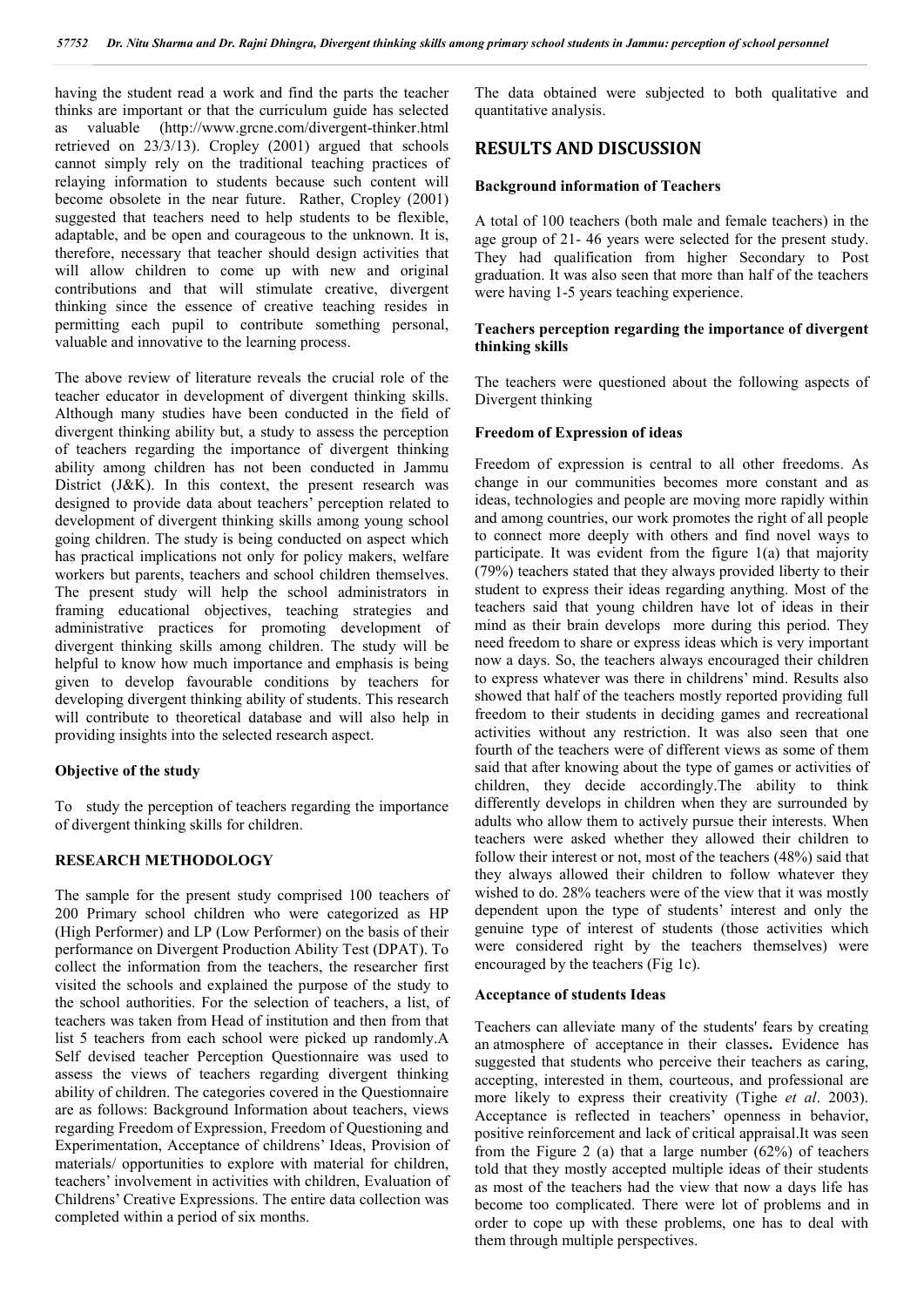

**Figure 1. Teachers views regarding Freedom of Expression of ideas**



**Figure 2. Teachers' acceptance of multiple ideas of students**



**Figure 3. Teachers' participation in various activities**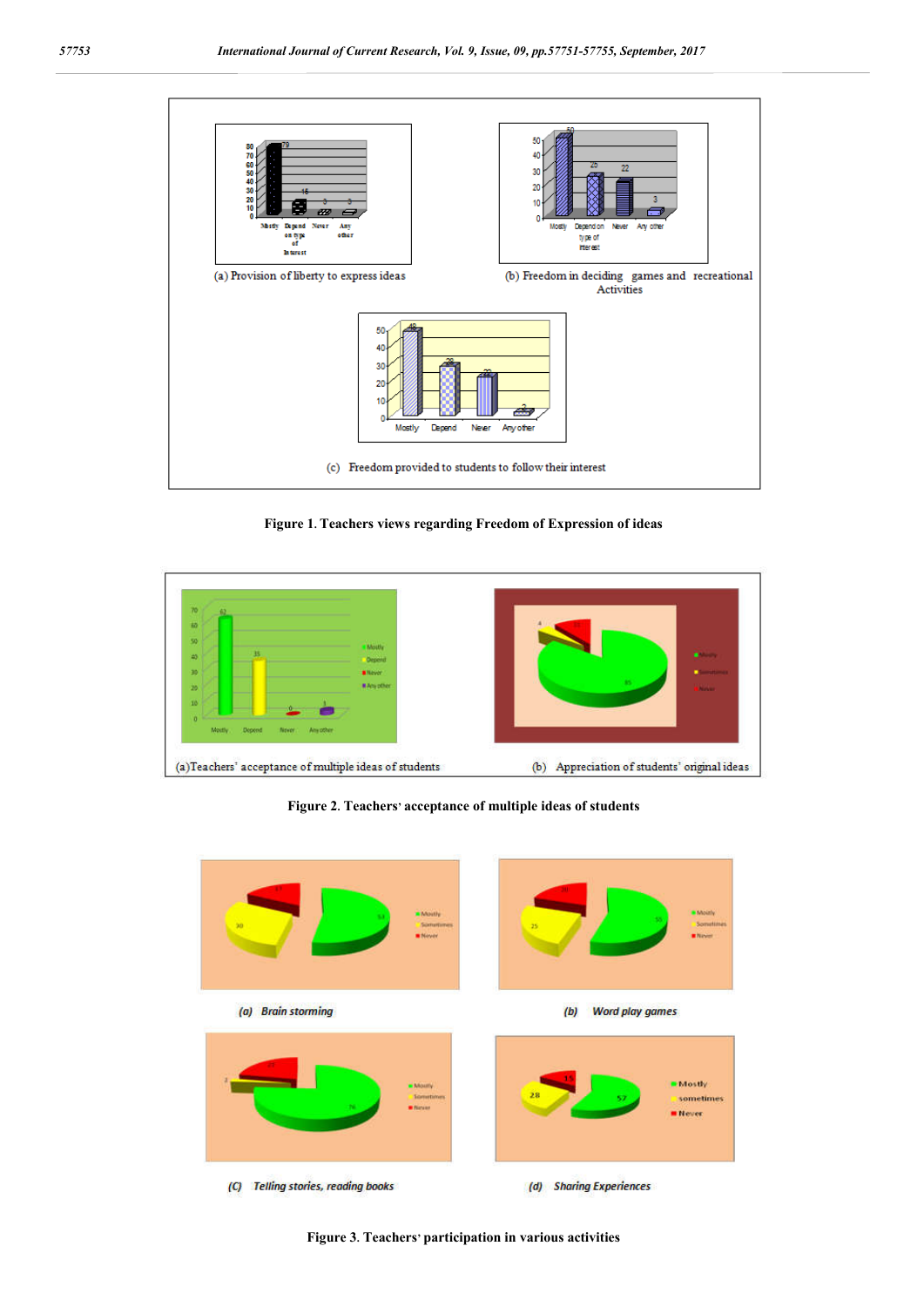So, it is necessary to encourage multiple types of ideas of students. It was revealed that majority (85%) teachers stated that they always appreciated original ideas of their students. They responded that they felt proud if their students expressed unique /exceptional ideas while 11% teachers told that they did not appreciate their students original ideas Fig 2 (b). They were of the opinion that their students were too young to express unique ideas. Similar findings were found in the study conducted by Torrance (1983) who pointed out that a misconception about young children's inability to think productively has led to an overemphasis upon the recall and reproduction to the neglect of problem solving, creative thinking and decision making in the early years.

#### **Teachers' involvement in activities with children**

Brainstorming activities, word games, storytelling are some of the useful tools for many creative endeavors and can assist children as well as adults in using the idea-spurring questions that can help them generate diverse ideas, and on future problem solving. The teachers can employ these diverse ideas in molding the young buds into colorful blossoms who are solely responsible to create the society more modest where we can live pleasantly.Figure 3 depicts teachers participation in various activities. Regarding the brainstorming activities (fig 3a) more than half of teachers mostly involved themselves with their students in brainstorming activities as they were of the view that through these activities, the creative ideas of students will enhanced. Some of the teachers mentioned that they were not able to participate in brainstorming activities with children due to certain limitations such as lack of time, pressure of completion of syallabus, lack of resources, lack of funds etc.

It was also seen from the figure (3 b) that more than half of the teachers said that they mostly played word games with their students as according to them these games enhance the vocabulary of the students through which students become able to express different ideas. It was evident from the data (fig 3 c) that majority of the teachers (76%) mostly engaged students in storytelling and reading book activities whereas 22% teachers did not engage students for storytelling and reading books as they felt these were time consuming activities.More than half of the teachers (fig 3d) also told that they shared experiences with their students and also encouraged students to share their experiences. They had the opinion that through sharing experiences, students got a medium for expression of their ideas and outlet for their emotions. It was also seen that some of the teachers did not participate with their students as they said it was difficult for them to conduct these activities with large number of students and to complete syllabus within a given time period.

#### **Conclusion**

Teachers play a significant role in shaping the ideas of their students. The perception of teachers of primary school children was assessed to understand their views about divergent thinking skills and its importance for development of children. Based on the discussion above, it was concluded that majority of teachers were in favour of providing freedom to children for expressing ideas and deciding games. It was observed that a large number of teachers showed acceptance towards multiple ideas of children and they appreciated original ideas of their students.

Opportunities in the form of material and activities were provided to children as results revealed that more than half of the teachers sometimes participated in brainstorming, word games, sharing activities with children. Majority of the teachers mostly involved children in story telling activities as they were of the view that these activities help in enhancing creative thinking of children. Teachers used reinforcement in the form of appreciation, motivation, feedback etc to motivate students but there were many factors such as lack of time, societal pressure, work load, pressure of completion of syllabus due to which teachers reported that they were not able to promote the divergent thinking among children. Similar results were found in the study conducted by Newton and Newton (2010) which shows that teachers do not have adequate time to engage in divergent lessons because of various reasons. Most of the sample teachers of the present study appeared to be positive in their perception about divergent thinking.

Based on the results of the study, it was found that two major factors related to teachers play a significant role in promotion of divergent thinking among children. These include the practical day to day constraints (large number of children in class, pressure of syllabus completion and lack of resources etc.) and the perception of teachers that young children are unable to think themselves for the latter, it is important that teachers be given sufficient knowledge of child development principles. The present research, thus, found that the sample teachers were positive about development of divergent thinking ideas among primary school children and if the above referred problems are redressed, children are likely to have more positive inputs for development of divergent thinking skills.

### **REFERENCES**

- Cheung, C., Rudowicz, E., Yue, X., Kwan, A. 2003. Creativity of University Students : What is the impact of field and year of study. *Journal of Creative Behavior,* 37, 42-63.
- Collins, M., Amabile, T. 1999. Motivation and creativity. In R. J. Sternberg (Ed.), *Handbook of creativity* (297-312). Cambridge: Cambridge University Press.
- Cropley, A.J. 2001. *Creativity in education and learning: A guide for teachers and educators*. Sterling, VA: Stylus Publishing.
- http://Divergentthinking.timesofmalta.com. Retrieved on 15/09/12.
- http://www.grcne.com/divergent-thinker.html. Retrieved on 23/3/13.
- Moneta, G.B andSiu, C.M. 2002. Trait intrinsic and extrinsic motivations, academic performance, and creativity and Hong Kong college students. *Journal of College Students Development*, 43, 664-683.
- Newton, L.D., Newton, D.P. 2010. What teachers see as creative incidents in elementary science lessons, *International Journal of Science Education,* 32 (15), 1989  $-2005.$
- Rogers, C. (1993). *Freedom to learn*. New York: Merrill.
- Spinks, J. A., Yu-Ku, H. H. Y., Shek, D. T. L andBacon-Shone, J. H. 1996. Recent developments of creative thinking in Hong Kong. In S. Dingli (Ed.), *Creative thinking: New perspectives*. La Valletta, Malta: Malta University Press.